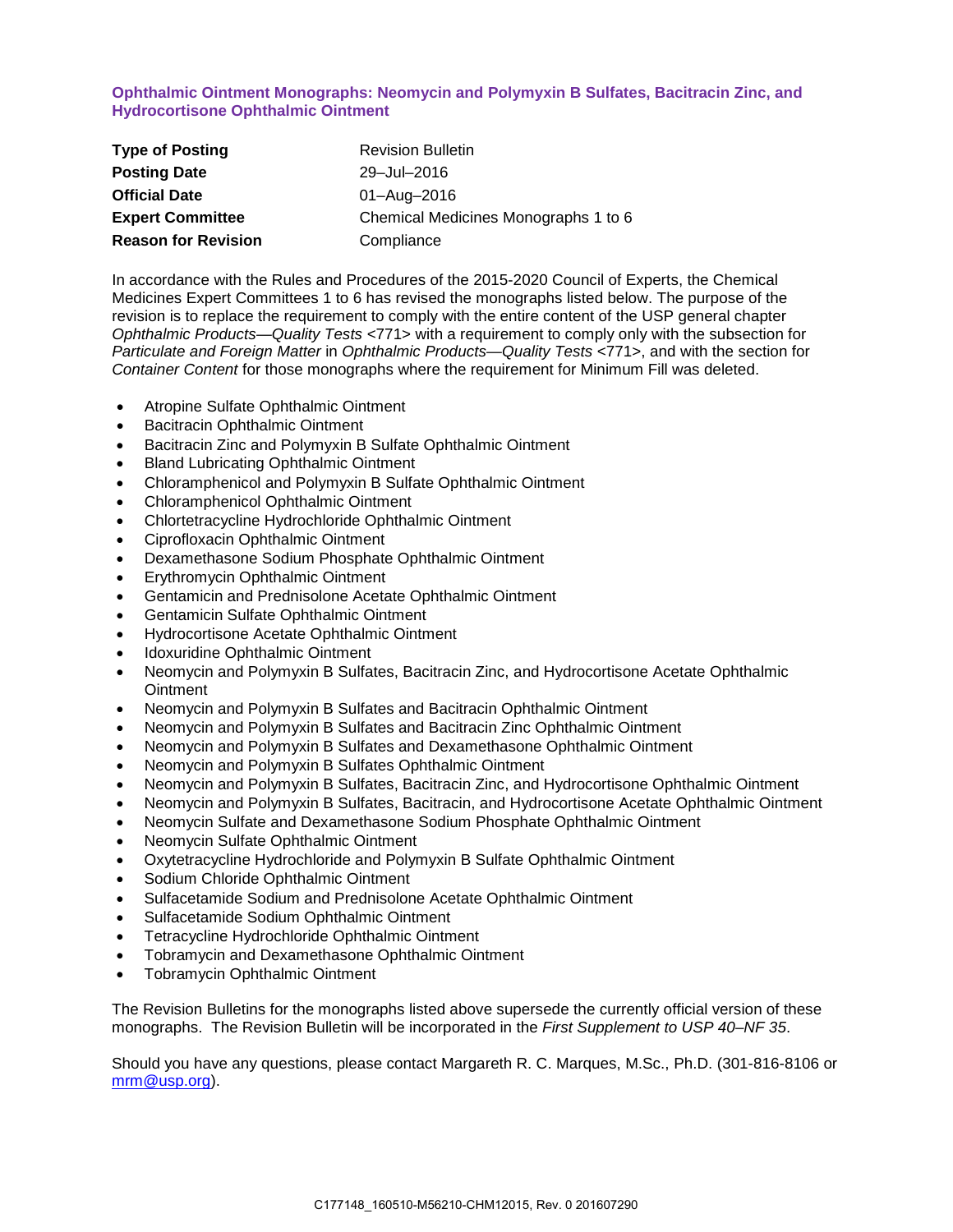# **Neomycin and Polymyxin B Sulfates,<br>
Bacitracin Zinc, and Hydrocortisone**<br> **Conception of the sample.**<br> *Comphthalmic Ointment*<br> *Acceptance criteria:* 90.0%–140.0%

Neomycin and Polymyxin B Sulfates, Bacitracin Zinc, and • **HYDROCORTISONE** Hydrocortisone Ophthalmic Ointment is a sterile oint- **Mobile phase**: Methanol, glacial acetic acid, and water<br>ment containing Neomycin Sulfate, Polymyxin B Sulfate, (500:1:500) ▲ Next containing reomyent sanate, rolying and sanate, and Hydrocortisone. It contains the **Diluent:** Methanol and water (1:1) Bacitracin Zinc, and Hydrocortisone. It contains the<br>
equivalent of NLT 90.0% and NMT 140.0% of the la-<br>
beled amounts of neomycin, polymyxin B, and bacitra-<br>
cin, and NLT 90.0% and NMT 110.0% of the labeled<br> **Sample solut** 

- 
- **B.** The retention time of the hydrocortisone peak of the standard solution, as obtained in the Assay for Hydrocortisone.<br>
Sample solution corresponds to that of the Standard solution, as obtained in the Assay for Hydroc

## • **<sup>N</sup>EOMYCIN Mode:** LC

**(See Antibiotics—Microbial Assays (81).) Detector:** UV 254 nm<br>**Sample solution:** Shake a portion of Ophthalmic Oint- **Column:**  $\frac{23.9 \cdot m m \times 3}{2}$ ment in a separator with 50 mL of ether. Extract with **Flow rate:** 2 mL/min<br>four 20 mL portions of *Ruffer B* 3. Combine the ague **Fluit injection volume:** 10 uL four 20-mL portions of *Buffer B.3*. Combine the aque-<br>ous extracts, and dilute with *Buffer B.3* to a suitable<br>volume.<br>**Sample:** Standard solution<br>**Suitability requirements**<br>**Suitability requirements** 

**Analysis:** Proceed as directed in the chapter. Dilute the **Suitability requirements** Proceed as directed in the chapter. Dilute the **Suitability requirements** *Sample solution* with *Buffer B.3* to obtain a *Test Dilution*<br>having a neomycin concentration that is nominally **Analysis Analysis** is non-concentration that is nominally **Samples:** *Standard solution* and *Sample solution* equivalent to the median level of the standard. Acceptance criteria: 90.0%-140.0%<br>**POLYMYXIN B** 

**P** (See *Antibiotics—Microbial Assays*  $\langle 81 \rangle$ .) **in the position of Ophthalmic Oint- Continent taken: Sample solution:** Shake a portion of Ophthalmic Oint- **Continent taken: Pacify Continent taken**: **Pacify C** four 25-mL portions of *Buffer B.6*. Combine the aque-<br>ous extracts, and dilute with *Buffer B.6* to a suitable

ous extracts, and dilute with *Buffer B.6* to a suitable<br>
volume.<br>
Analysis: Proceed as directed in the chapter. Dilute the<br> *Sample solution* with *Buffer B.6* to obtain a *Test Dilution*<br> *Sample solution* with *Buffer Buffer B.6, to obtain the same concentration of neomy-* **PERFORMANCE TESTS** cin as in the *Test Dilution* of the sample. **Acceptance criteria:** 90.0%–140.0% *Delete the following:* •

## **BACITRACIN**

- (See *Antibiotics—Microbial Assays* 〈81〉.) **Sample solution:** Shake a portion of Ophthalmic Oint-<br>**Sample solution:** Shake a portion of Ophthalmic Oint-<br>→ MINIMUM FILL  $(755)$ : Meets the requirements ment with 50 mL of ether in a separator. Extract with **SPECIFIC TESTS** four 25-mL portions of 0.01 N hydrochloric acid. Combine the acid extracts, and dilute with 0.01 N hydrochloric acid to a suitable volume. *Delete the following:*
- **Analysis:** Proceed as directed in the chapter. Dilute the *Sample solution* with *Buffer B.1* to obtain a *Test Dilution* ▲**.**• **<sup>W</sup>ATER DETERMINATION,** *Method I* 〈**921**〉 mL). If the *Sample solution* has a concentration of less **Acceptance criteria:** NMT 0.5%▲*USP39*

*.* than 100 bacitracin Units/mL, add hydrochloric acid to

**Ophthalmic Ointment Acceptance criteria:** 90.0%–140.0%

# *Change to read:* **DEFINITION**

cin, and NLT 90.0% and NMT 110.0% of the labeled **Sample solution:** Transfer 1.5 g of Ophthalmic Oint-<br>amount of hydrocortisone (C<sub>21</sub>H<sub>30</sub>O<sub>5</sub>). ment to a separator. Add 3 mL of *n*-hexane, and warm **IDENTIFICATION**<br> **IDENTIFICATION**<br> **EXECUTE:** Solved. Add 7 mL of *n*-hexane, mix by swirling, and<br> **IDENTIFICATION**<br> **EXECUTE:** Solved. Add 7 mL of *n*-hexane, mix by swirling, and<br> **EXECUTE:** Solved. Add 7 mL of *n*-hex 2018NP): Meets the requirements<br>3. The retention time of the hydrocortisone peak of the extracts in a 100-mL volumetric flask, dilute with *Dilu*<br>1. Extracts in a 100-mL volumetric flask, dilute with *Dilu* 

**ASSAY** (See *Chromatography*  $\langle 621 \rangle$ *, System Suitability.*)<br>• NEOMYCIN

**Column:**  $\triangle 3.9$ -mm × 30-cm; 10-µm<sub> $\triangle$ *USP39*</sub> packing L1 **Flow rate:** 2 mL/min

- 
- 
- 
- 

Calculate the percentage of the labeled amount of hy-<br>drocortisone  $(C_{21}H_{30}O_5)$  in the portion of Ophthalmic

$$
Result = (r_U/r_S) \times (C_S/C_U) \times 100
$$

- 
- 
- 
- -

- 
- having a concentration that is nominally equivalent to **Analysis:** Use 20 mL of a mixture of toluene and meththe median level of the standard (1.0 bacitracin Unit/ anol (7:3) in place of methanol in the titration vessel.